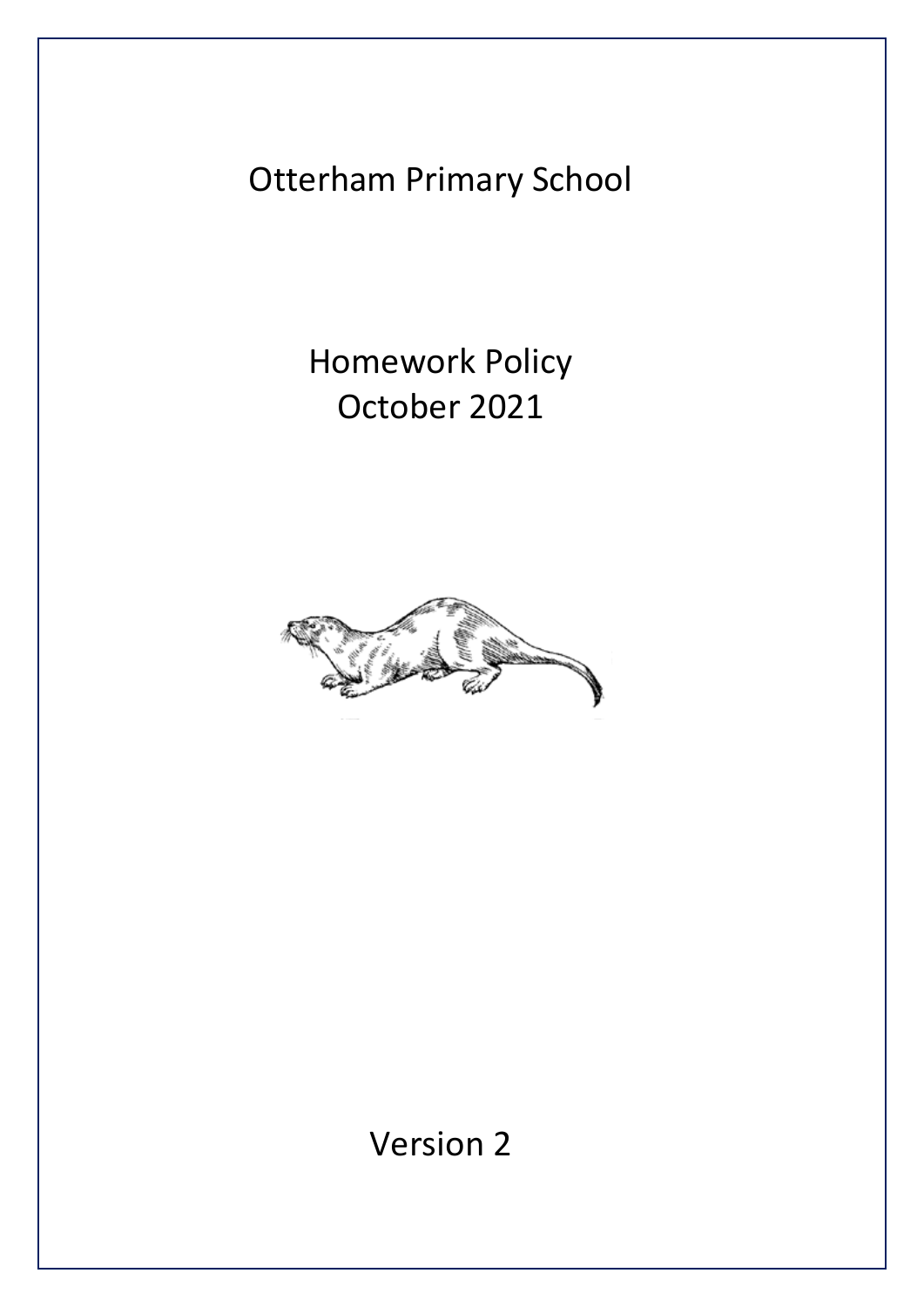## Homework Policy

The Governing Body sees homework as serving the following purposes:

- 1 To encourage self-discipline and personal organisation
- 2 To create additional time for structured learning
- 3 To bridge the gap between home and school
- 4 To allow parents direct involvement in their child's learning
- **The school believes that Homework should consist of reinforcing those skills already learnt in the classroom or to occasionally undertake personal research**
- **The frequency and length of tasks will vary according to the age and needs of our children, and according to the programme of work at the time**

| <b>Class</b> | <b>Tasks</b>                                             | <b>Time</b>         |
|--------------|----------------------------------------------------------|---------------------|
| 3            | Rec / Y1 / Y2<br>Daily reading                           | Approx 10 mins/day  |
|              | Y1 / Y2 - Weekly Spellings and Grammar                   | 15 mins             |
|              | Y1 - Maths / English sheet<br>Y2 - Maths / English sheet | 10 mins             |
| $\mathbf{2}$ | Daily reading                                            | 10 mins/day         |
|              | <b>Weekly Spellings</b>                                  | 20/30 mins per week |
|              | Maths sheet                                              | 10 mins             |
|              | GPS sheet                                                | 10 minds            |
| $\mathbf{1}$ | Daily Reading                                            | 20 mins/day         |
|              | <b>Weekly Spellings</b>                                  | 20 mins approx      |
|              | Maths sheet                                              | 20 mins max         |
|              | GPS sheet                                                | 20 mins max         |

**Principally, the amount of homework will be as follows:**